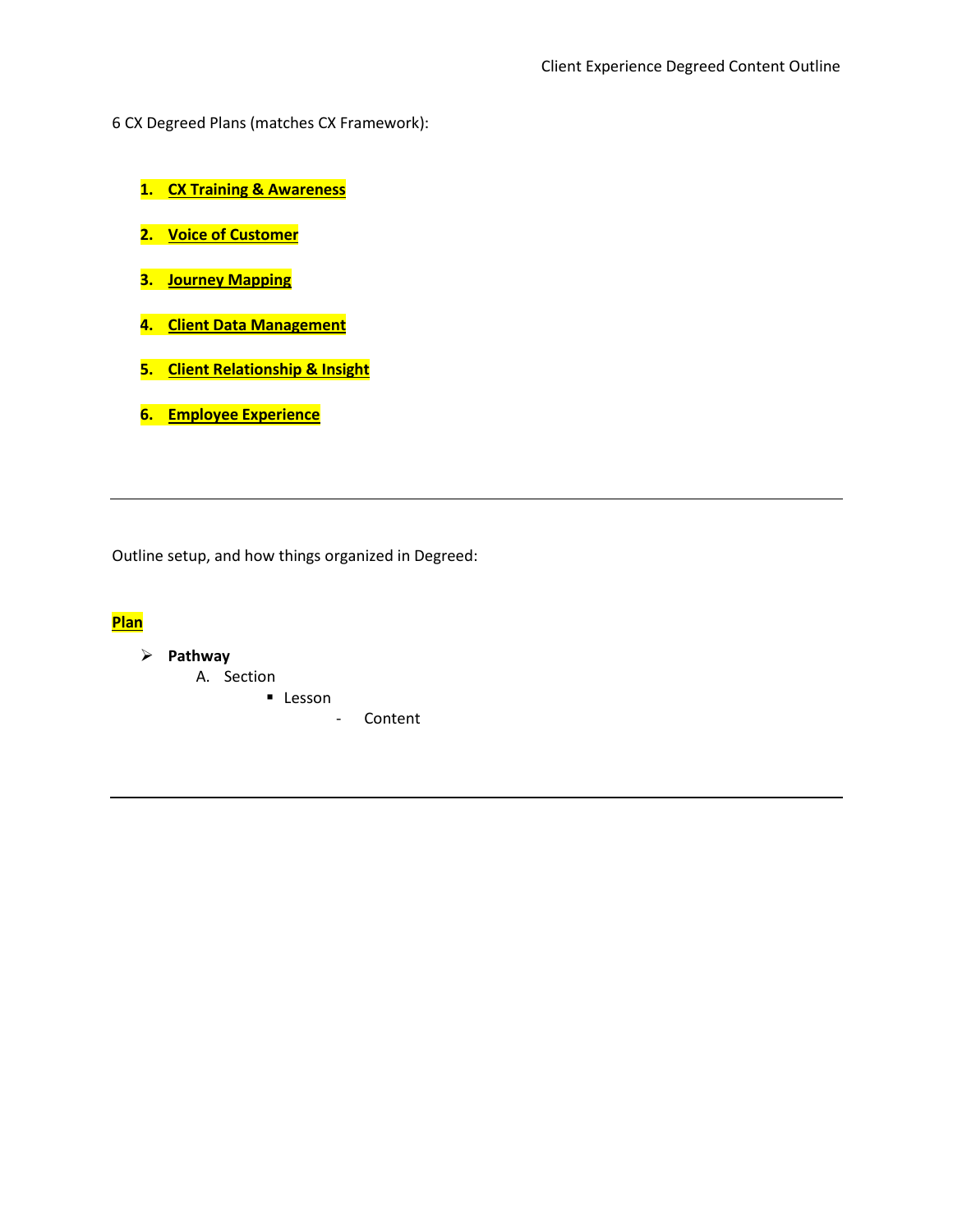# **CX Training & Awareness**

# ➢ **CX Foundation & Understanding**

- A. Watch and Learn
	- **Lesson 1** 
		- Customer Experience as a Competitive Advantage
		- What is Customer Experience?
		- The Six Laws of Customer Experience
		- **Lesson 2** 
			- Emotion: The Missing Link in Customer Experience
			- Experience is Everything: Here's How to Get it Right
			- Customer Experience Matters
		- Lesson 3
			- TCBU: CX 101
- B. Basic Knowledge
	- **Lesson 1** 
		- CX for Smarties, A Beginner's Guide to Customer Experience
		- Infographic: Six Laws of CX
		- Temkin's Six Laws of Customer Experience
	- Lesson 3
		- Walkers Six Essentials of CX
		- Bains Five Disciplines of CX Leaders
		- Glossary of CX Terms
- C. Deeper Understanding
	- **E** Lesson 1
		- Understanding Customer Experience HBR
		- The Truth About Customer Experience
		- Why CX Why Now
		- Customer Experience Ecosystem, What is
	- **Lesson 2** 
		- Podcast: Would You Do That to Your Mother

### ➢ **CX: Building Customer Centricity**

- A. Watch and Learn
	- **Lesson 1** 
		- What is Customer Centricity?
		- Customer Centricity: The Evolving Marketplace
		- The 3 Pitfalls of Customer Centricity
- B. Customer Centricity Defined
	- **E** Lesson 1
		- What is Customer-Centricity DNA?
		- What it Takes to be a CX Transformer
		- 3 Ultimate Factors of Business Performance | CustomerThink
- C. Customer Centricity in Action
	- **E** Lesson 1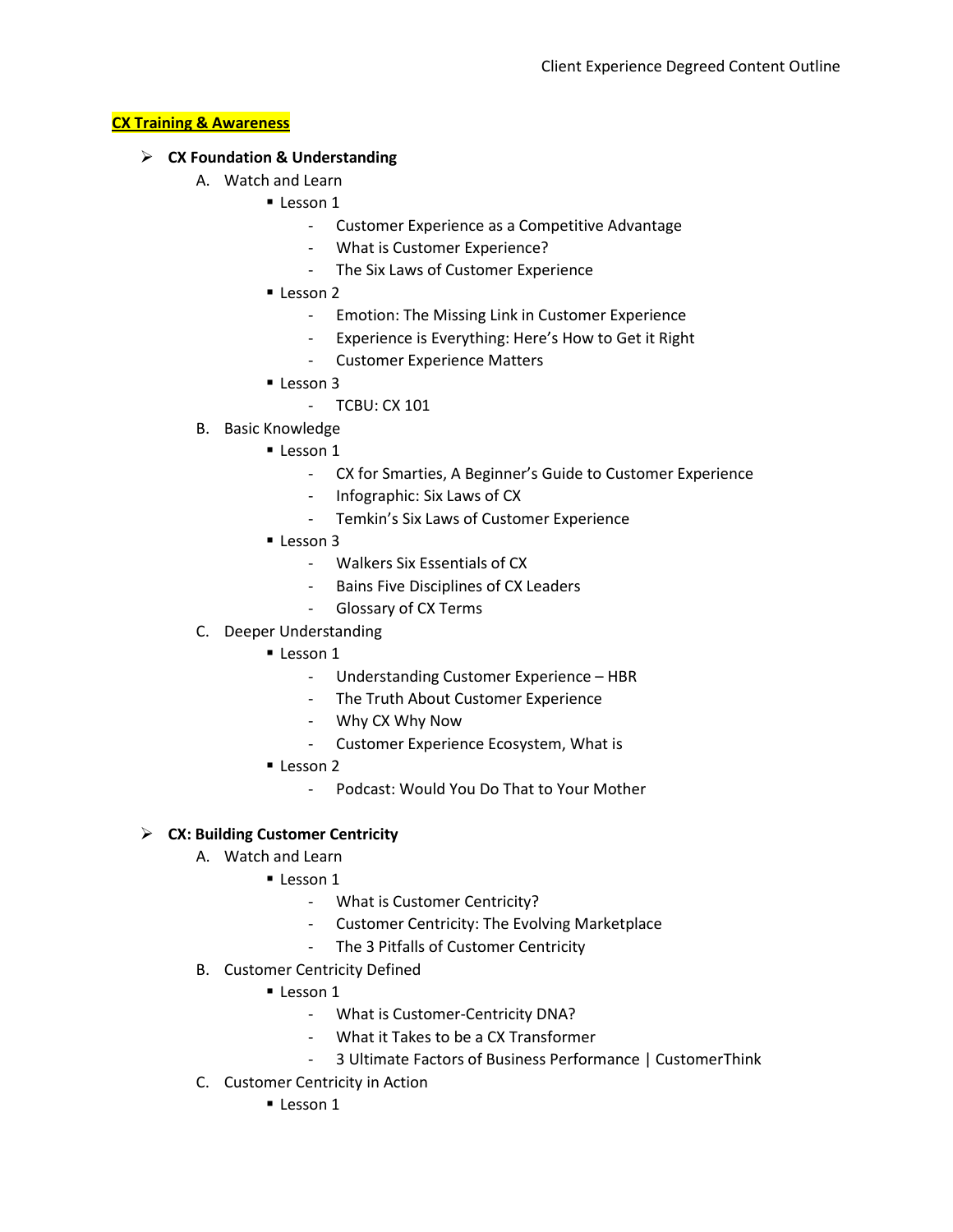- Driving Customer Advocacy
- 6 Ways to Build a Customer-Centric Culture
- Building a CX Focused Organization
- **Lesson 2** 
	- Customer Experience Motives Drive Organic Growth
	- How to Create a Customer Centric Strategy for Your Business

#### ➢ **CX: Thinking Big Picture**

- A. Journey to CX Greatness
	- **Lesson 1** 
		- 3 Things You Can Learn from Lost Customers, And What to Do
	- **Lesson 2** 
		- 3 Steps to Win Back Unhappy Customers
	- Lesson 3
		- 3 Customer Satisfaction Tips You Can't Live Without
	- **Lesson 4** 
		- 3 Reasons Why Happy Employees Make Happy Customers
- B. Importance of Breaking Down Silos
	- **E** Lesson 1
		- What is Walking the Customer Experience Talk?
		- Assailing Customer Experience Assumption Silos
		- Customer Experience Handoff Silos are the Heart of Success
- C. Deeper Understanding
	- **Lesson 1** 
		- 5 Essentials for Customer Experience Leaders
		- Enterprise Guide to Customer Experience
		- Top Five Reasons CX Programs Fail
	- Lesson 3
		- Anchor Your CX Strategy
		- CX Strategy Canvas
		- What Can Go Wrong? CX Horror Stories

#### ➢ **CX: Return of Investment**

- A. Bottom Line of CX
	- **Lesson 1** 
		- The New Meaningful Metric in Business Value of Relationship
		- CEO's Guide to Growth Through Customer Experience Action
		- 4 Requirements for Linking CX to ROI
		- Customer Experience and Your Bottom Line
- B. Deeper Understanding
	- **E** Lesson 1
		- Drive Business Growth with CX
		- Customer Experience ROI Myths
		- The ROI of CX Transformation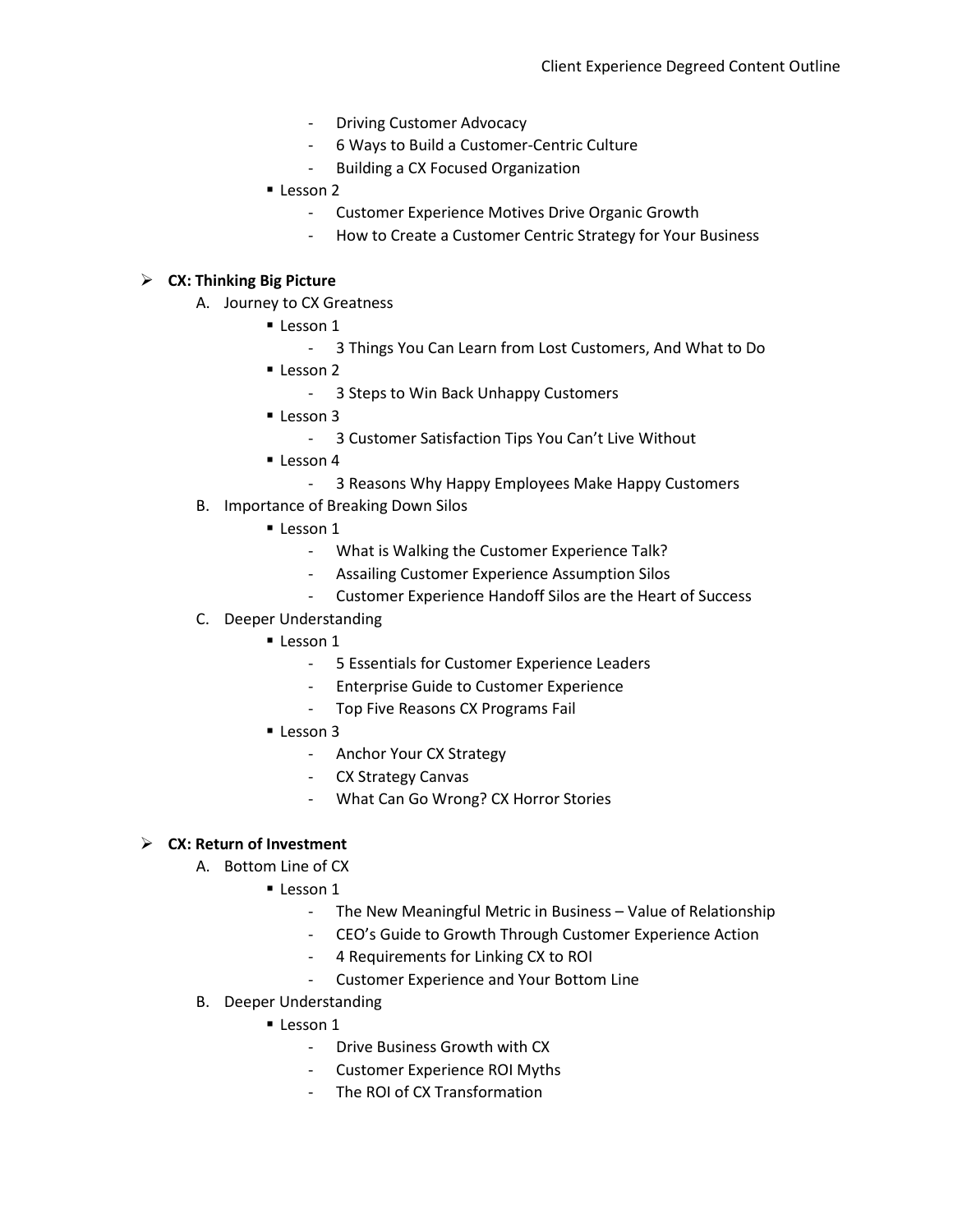# **Voice of Customer**

# ➢ **CX: Voice of Customer (VOC) Measurement**

- A. Net Promoter Score (NPS)
	- **Lesson 1** 
		- What is Net Promoter Score Video
	- **Lesson 2** 
		- Best Use of NPS
		- The Hype and Truth About Recommendation and Referral
		- Where NPS Falls Short AND How to Put it to Work
	- $\blacksquare$  Lesson 3
		- The ROI of NPS
		- The Power Behind a Single Number
- B. Customer Satisfaction (CSAT)
	- **Lesson 1** 
		- What is CSAT and How Do You Measure It?
		- How to Measure Satisfaction, and Why It's So Important
	- **Lesson 2** 
		- The Importance of Customer Satisfaction
		- Improve CSAT With Call Center Analytics
- C. Customer Effort Score (CES)
	- **E** Lesson 1
		- Customer Effort Score The Effortless Experience KPI
		- Decreasing Customer Effort
	- $\blacksquare$  Lesson 2
		- Webinar: Driving Effortless Experience Behavior Change

# ➢ **CX: Beyond the Survey**

- A. Survey Success
	- **Lesson 1** 
		- Clarabridge Guide to Survey Success
		- Five Ways to Get Promoted
		- New Wisdom for Voice of the Customer
- B. Actionable Insight
	- **Lesson 1** 
		- Turn Feedback into Action
		- The Difference Between CX and CFM
		- Beyond Surveys, More Effective CX Measurement
	- **Lesson 2** 
		- Crimes in Survey Design
		- 24 Tips for CX Innovation
		- Four Tenets of Customer Love
- C. Deeper Understanding
	- **E** Lesson 1
		- Nine Ways to Analyze Customer Feedback Data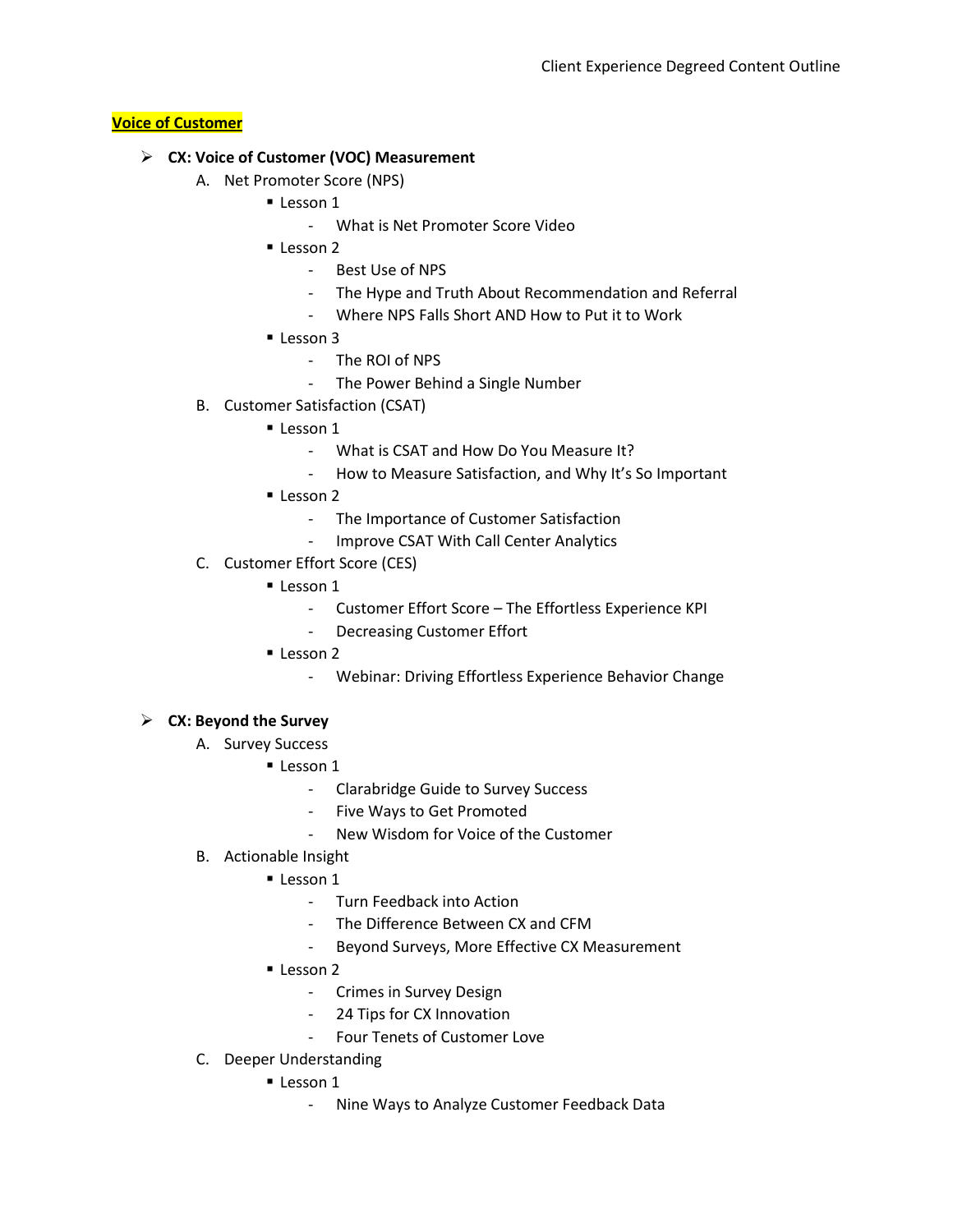- Put the Voice of Your Customer to Work
- The Future of CX Measurement
- Tips to Help You Close the Loop with Your Customers

# ➢ **CX: Return on VOC Investment**

A.

# **Lesson 1**

- Video: Building a Strong VOC Program
- Lesson 2
	- Ten Keys to a Successful VOC Program
	- Strategic Action on B2B VOC
- B. Deeper Understanding
	- **Lesson 1** 
		- Value Chain Solution to VOC ROI
		- The One Number You Need to Grow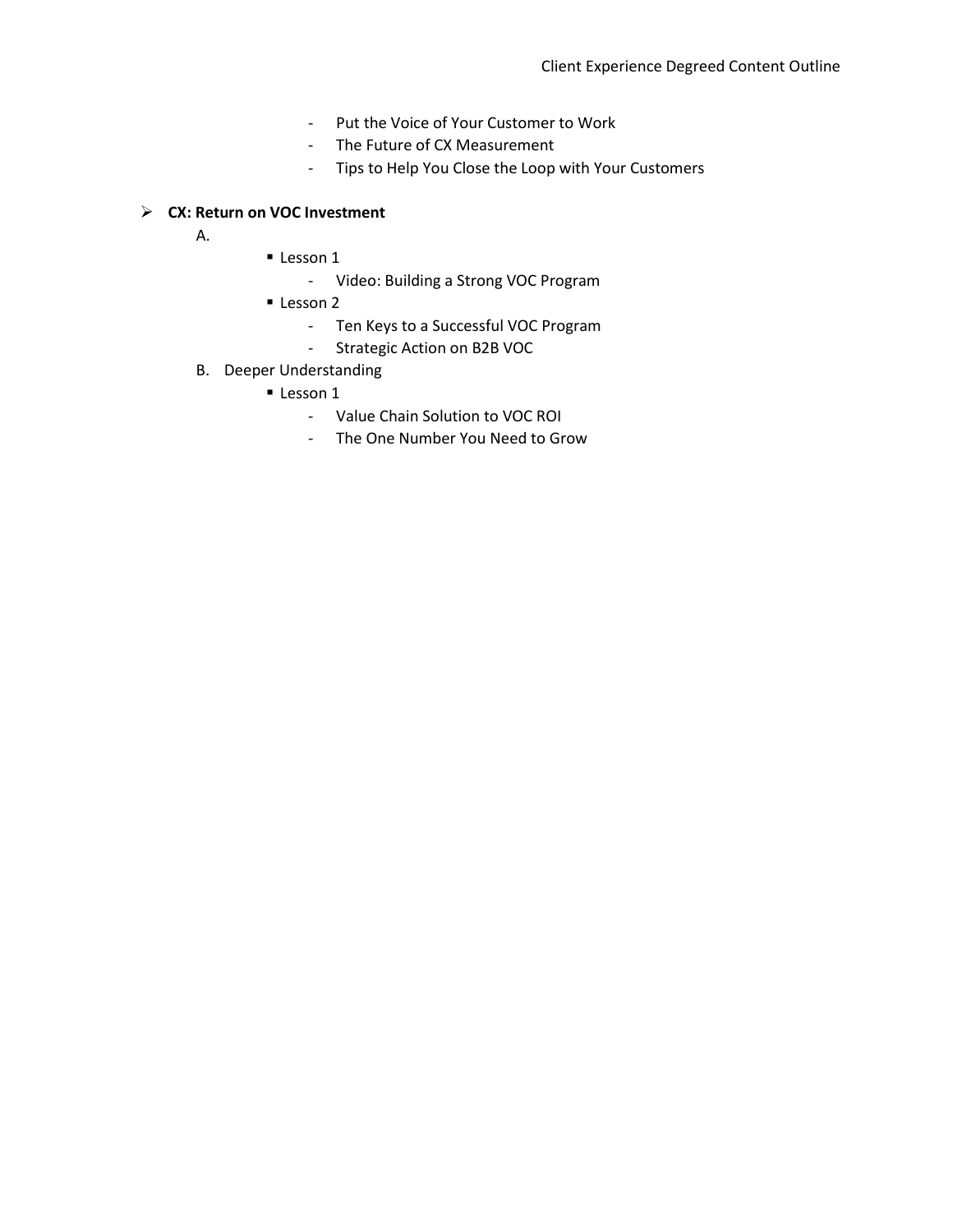# **Journey Mapping**

# ➢ **CX: Journey Mapping 101**

- A. Understand Customers Differently
	- **Lesson 1** 
		- Creating Value Through Transforming Customer Journeys
		- Guide to Customer Journey Mapping
		- Understanding Your Customer's Decision Journey
		- **Lesson 2** 
			- Touchpoints and Channels in Customer Journey Mapping
			- Customer Journey Mapping Can Transform Your Business Right Now
			- From Touchpoints to Journeys, Seeing the World as Customers Do
- B. Customer Lifetime Value
	- **Lesson 1** 
		- Clarabridge Customer Experience for FinServ
		- MaritzCX Customer Experience in FinServ
		- **Lesson 2** 
			- Qualtrics Customer Experience in Banking
			- Pointillist Customer Lifetime Value 101 for CX
- C. Deeper Understanding
	- **Lesson 1** 
		- Q&A: Customer Journey Mapping Experts
		- Customer Journey Maps, a Step-by-Step Guide

# ➢ **CX: Experience Design Methodologies**

- A. Design Thinking
	- **E** Lesson 1
		- Design Thinking Starts with Empathy for Customer Needs
		- Five Stages in the Design Thinking Process
- B. Six Sigma
	- **E** Lesson 1
		- CX Meets Six Sigma and Lean
		- Generating CX Improvements, Is Six Sigma a Possible Methodology
- C. User Experience Design
	- **Lesson 1** 
		- The Basics of UX Design
		- What is the Experience Design Process Complete Actionable Guide
- D. Design an Effortless Experience
	- **Lesson 1** 
		- Effortless Experience Explained
		- Effortless Experience: Turning Customer Service on its Head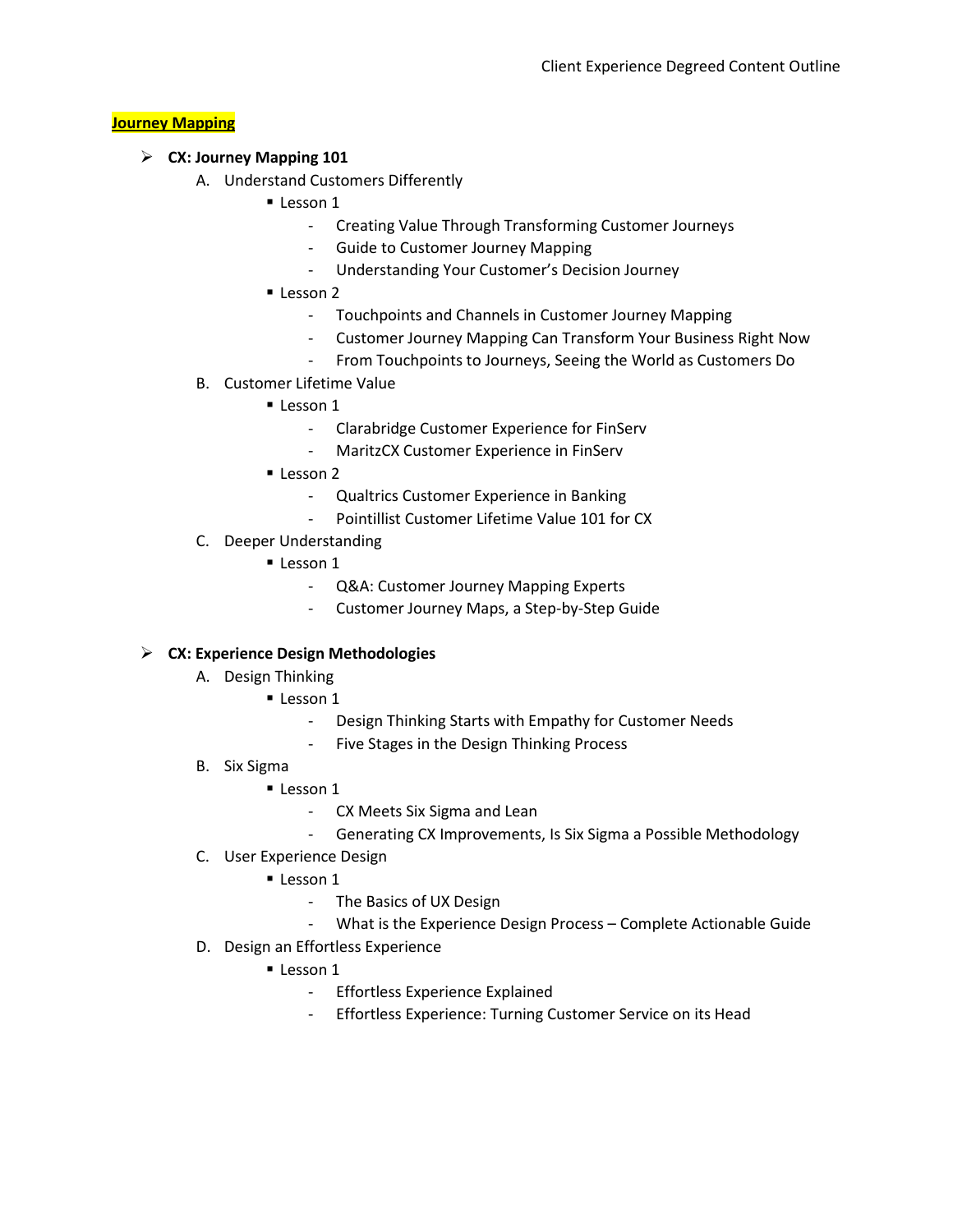# **Client Data Management**

# ➢ **CX: Client Data Value**

- A. Measuring Value
	- **Lesson 1** 
		- Understanding CX Terms: Measures, Metrics and Business Value
		- Capturing Value from Your Customer Data
		- Measuring Customer Value Business Relationships as an Asset
		- **Lesson 2** 
			- How Customer Data Elevate the Experience
			- Three Ways to Generate Profit with Data You Already Have
			- The Ultimate CX Scorecard: Using Metrics to Drive Revenue Growth

# ➢ **CX: Metrics & Measurements**

- A. CX Metrics 101
	- **E** Lesson 1
		- Basic CX Metrics & Key Performance Indicators
		- Methods for CX Research
		- CEM The Danger of Data Silos
		- Choosing the Right Blend of CEM Metrics
	- **Lesson 2** 
		- Building a Strong CX Metrics Program
		- Practical Guide to CX Measurement

### B. Beyond the Basics

- **E** Lesson 1
	- Questions You Are Not Asking of Your Customer Experience
	- How to Measure Your Customer Loyalty and CX
	- Metrics You Need to Measure Customer Loyalty Online
	- We Need Genuine Customer Experience Metrics

# ➢ **CX: Predictive Analytics & Client Engagement**

- A. Predictive Engagement
	- **Lesson 1** 
		- Video: Car Breakdown Experience w/ Predictive Analytics
	- **Lesson 2** 
		- Data Mining and How it Can Help CX
		- Data Mining Improves Customer Experience
	- **Lesson 3** 
		- What is Customer Journey Analytics?
		- Why Your Biggest CX Issue Shouldn't Always Be Your Top CX Priority
- B. Call Center Engagement
	- **Lesson 1** 
		- Nine Ways Call Center Data Can Improve Customer Engagement
		- Analytics Can Help Contact Centers Put the Customer First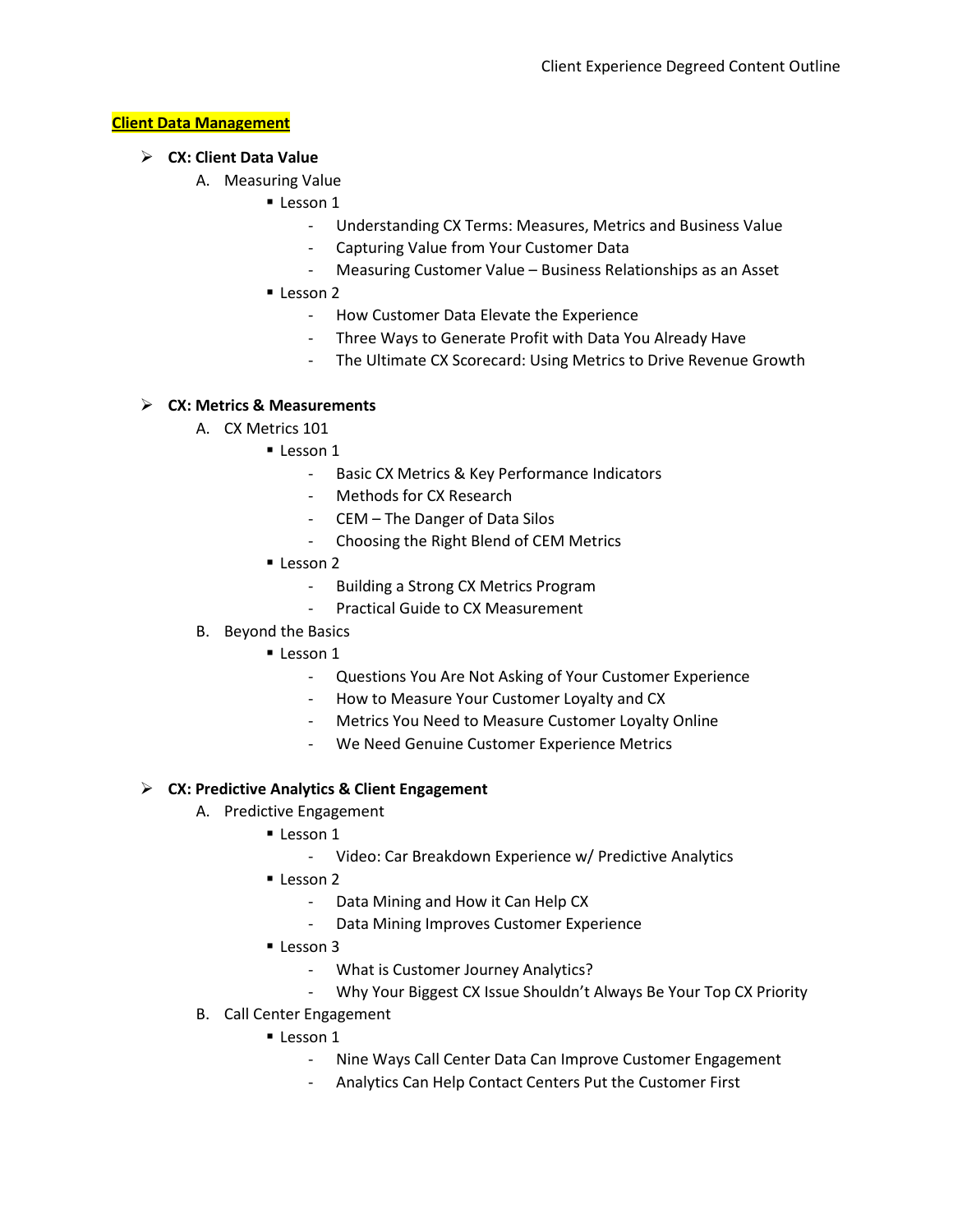### **Client Relationship & Insight**

### ➢ **CX: Business Alignment**

- A. CX North Star
	- **Lesson 1** 
		- CX North Star
		- Characteristics of a Customer Focused CEO
		- Lesson 2
			- Growth Through CX Alignment, CEO's Guide to
			- Integrating Customer Experience with Business Process Management
- B. Cross Functional Collaboration
	- **Lesson 1** 
		- Customers Experience Your Internal Collaboration or Lack of It
		- How to Optimize CX Cross-Functional Teams
		- Transparency and Maximizing Project Team Performance
		- Eight Collaboration Habits of The World's Most Effective Managers

#### ➢ **CX: Experience Strategy & Innovation**

- A. Strategy and Innovation
	- **Lesson 1** 
		- How to Develop a Customer Insight Strategy
		- The Innovation Commitment
		- Essentials of Innovation
	- **Lesson 2** 
		- How to Move Fast Innovation at Speed and Scale
		- Five Ways to Create an Amazing Customer Service Experience
- B. Process Improvement
	- **Lesson 1** 
		- The Dirty Little Secrets Behind CX Initiatives
		- What is Customer Experience Improvement?
		- Why CX Governance Matters
	- **Lesson 2** 
		- What is Business Process Improvement?
		- Six Principles of Project Management
		- Ten Principles of Change Management

#### ➢ **CX: Customer Success**

- A. What is Customer Success?
	- **Lesson 1** 
		- Stop Trying to Delight Your Customers
		- Designing for Emotion in CX
		- Temkin Tips to Amplify Empathy
		- Authenticity Handbook
		- What Does Customer Success Mean to Me?